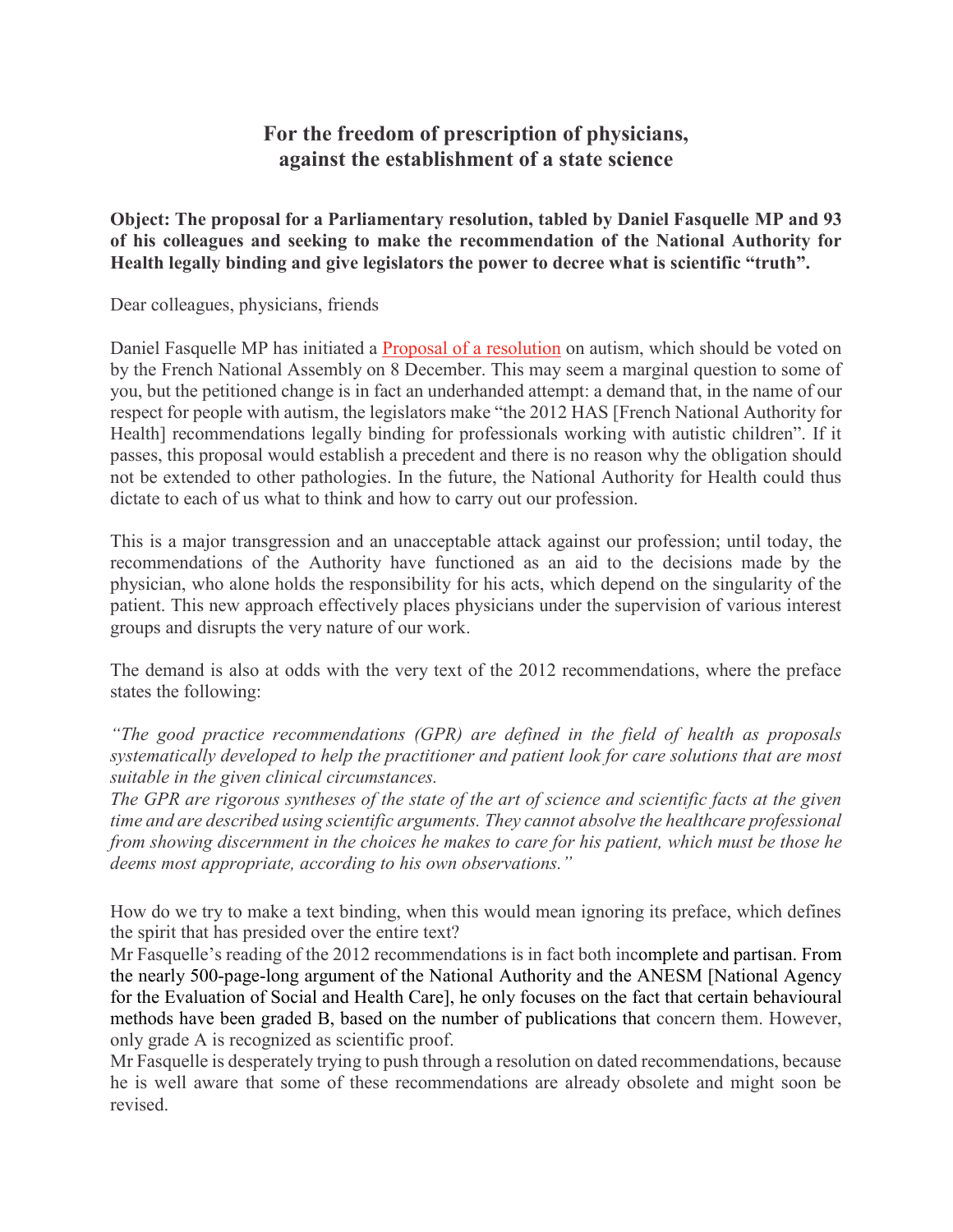In fact, the recent evaluation of 28 state-funded experimental facilities, which function according to the methods which Mr Fasquelle would like to make mandatory everywhere and for all, has recently revealed that, at a cost twice to four-times higher than traditional establishments, these facilities have by no means obtained better results.

President Hollande has also recently become conscious of the problem and has called for the 4th Autism Plan, which should be focused on easing the tensions and working together.

Finally, the UK equivalent of the National Authority, NICE, no longer recommends these methods and in Quebec, which consecrated all public funds to them for 15 years, the situation today is worrisome for autists.

In other words, regardless of your opinion on the highly controversial question of autism, we ask you, dear colleagues and friends, to sign this petition and interpellate the National Council of the Order of Physicians, in order to maintain our freedom of prescription and the families' freedom of choice. We call on you to block a project that threatens the fundamental freedoms and tries to establish a "State-run science", a project which will prove harmful to autists and will impose on them a single type of methods, even though autism is a polymorphous syndrome in terms of both its clinical expressions and its etiology.

With collegial regards,

Dr Christine Gintz, Psychiatrist in Grenoble, formerly of the University Hospital in Grenoble, former Assistant Head of the Clinic at the Faculty of Grenoble, mother of a young autist, Secretary of the RAAHP

Pr Fabrice Bonnet, Head of the Department of Endocrinology at the University Hospital in Rennes, father of a young autist

Dr Jean-François Havreng, Director, Child Psychiatrist, APEI Sèvres, Chaville and Ville d'Avray, Director of the Day Hospital for Children 'Les Lierres' in Sèvres, father of a young autistic woman Prof David Cohen, MD, PhD, Professor, University Pierre and Marie Curie CNRS UMR 7222 "Institute of Intelligent and Robotic Systems", Head of the Child and Adolescent Psychiatry Service, Hospital Pitié-Salpétrière, Paris, France

Prof Michel BOTBOL Professor of Child and Adolescent Psychiatry at the University Hospital in Brest

Prof Jérôme TONETTI, Hospital surgeon and university professor, University clinic for Orthopedic surgery and sport traumatology, Michallon Hospital in Grenoble

Prof Thierry BAUBET, Professor of Child and Adolescent Psychiatry, University of Paris 13, INSERM U1178, Head of the Child Psychopathology service, Avicenne Hospital, Bobigny

Dr Charles BOELEN, International health systems and HR consultant. Former coordinator of the WHO human resources in health care programme (Geneva)

Dr Moise Assouline, Director of the UMI Centre Paris Hauts de Seine (Complex situations in Autism and TED) and of the CRG (Regional Genetic Consultation run by Prof Arnold Munnich), Coordinator of the Section for autism of the Foundation 'Elan Retrouvé'

Dr Fabien JOLY, Doctor of Psychopathology, former Coordinator of the Ressource Autisme in Bourgogne and former Vice-president of the ANCRA National Scientific Council

## **TEXT OF THE PETITION**

We, the physicians undersigned, considering that:

 1. It is against the nature of and dangerous to the exercise of our profession that a recommendation of the National Authority for Health should become legally binding,

 2. It is against the nature of and dangerous to the exercise of our fundamental freedoms of thought, expression and research that the Parliament arrogates the power to decree where to locate